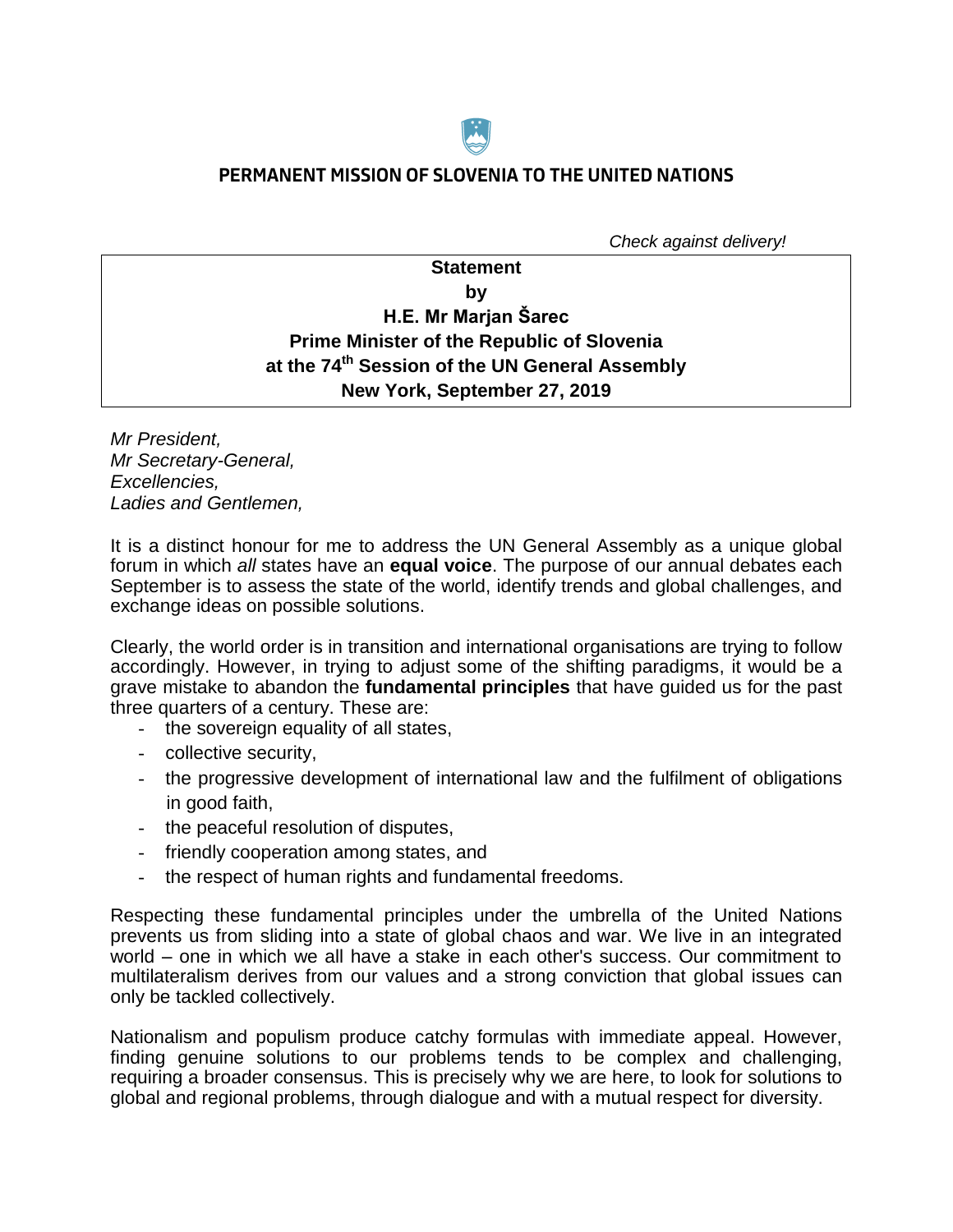This week, the vast majority of UN members once again reaffirmed their support for multilateralism.

#### *Mr President*,

I wish to add Slovenia's voice to this call for effective multilateralism, more specifically focusing on three particular areas, namely the rule of law and human rights, climate change and SDGs, as well as the challenges related to new technologies.

## *Regarding International Law and the Universality of Human Rights and Fundamental Freedoms*

we must constantly bear in mind that for the system to work, every state must abide by and defend the **rules-based order** as is embodied in the UN Charter. Respecting **international law** is not a matter of opportunism or political will; it is a legal obligation and the *sine qua non* of the international system. Therefore, it is imperative to push back against attempts at undermining international law. A respect for international commitments and the implementation of international judicial decisions is fundamental.

Over the past seven decades, **human rights protection** has seen remarkable progress. However, this progress should never be taken for granted. We have to resist all attempts to weaken the existing human rights protection. This is one of the greatest assets we can and must pass down to our children.

However, we must not only create opportunities for the **young**, but also appropriately address the **ageing** of many societies and the rights of the elderly. Slovenia will continue to support the idea of a dedicated international legal instrument on the rights of older persons. Allow me to recall an African proverb: "Those who respect the elderly pave their own road toward success."

The shrinking space for **human rights activists** around the world is alarming. All human rights belong to all people. Any identity-based discrimination and violence is utterly unacceptable.

I say this looking ahead to next year's  $25<sup>th</sup>$  anniversary of the Beijing Declaration and Platform for Action. The important advances made in **gender equality** and the **empowerment of women** must be protected. Sexual and reproductive health and rights are among the cornerstones of gender equality. We must not forget that women's potential is still underutilised in too many countries.

#### *Mr President,*

Gross human rights violations tend to be **early indicators of emerging conflicts**. Hence, a swift and firm response to large-scale human rights violations is vital to prevent crises from developing into fully-fledged conflicts. I therefore call on the UN Security Council members to uphold the Code of Conduct regarding mass atrocity situations and to refrain from using the veto in situations of mass atrocities.

Slovenia is committed to **conflict prevention** and to **mediation.** Prevention reduces human suffering. We have seen it work. When we take early action and stand united, we save lives. My country is determined to contribute to prevention efforts, in particular by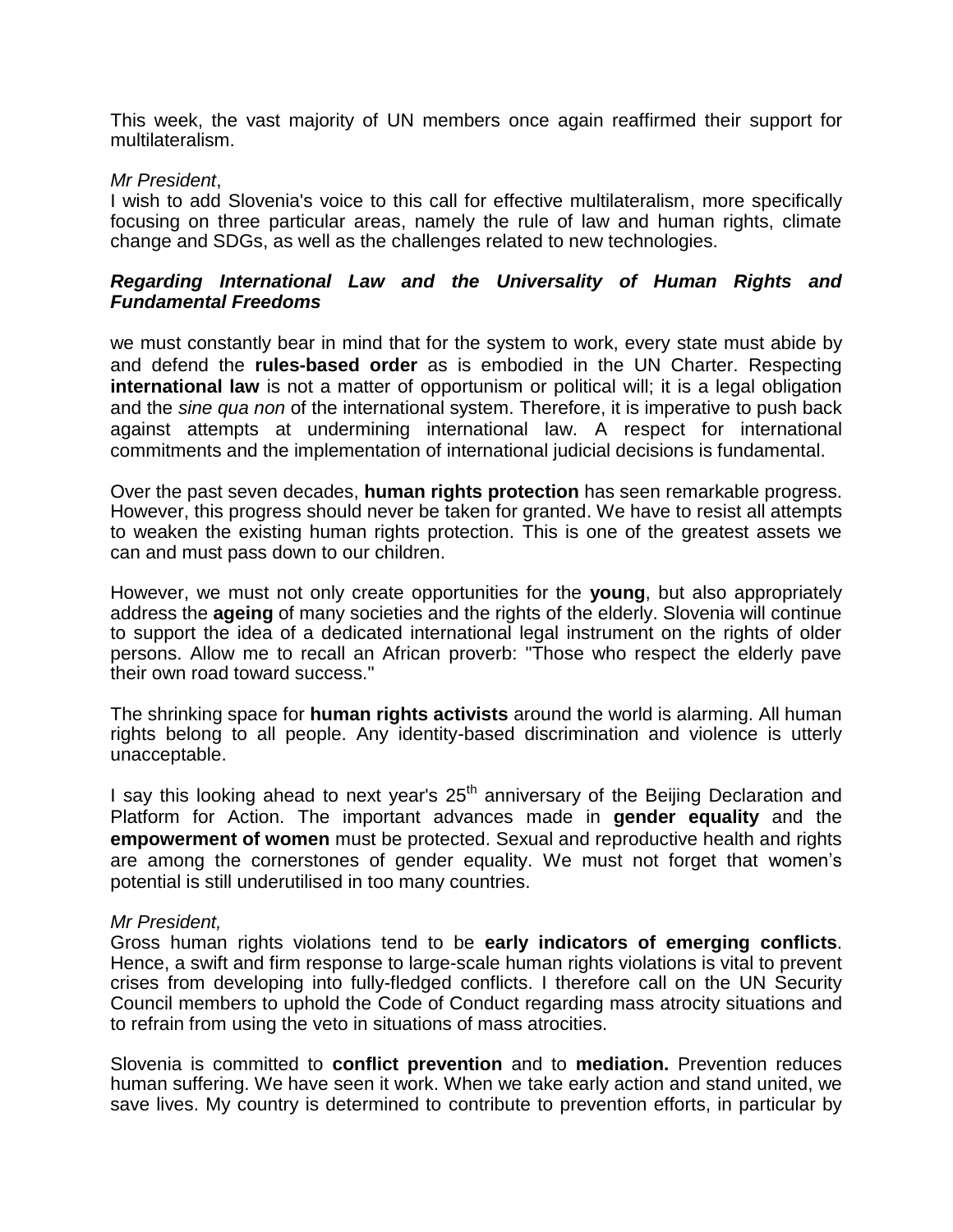supporting the human rights pillar of the UN, international criminal justice, and the peaceful resolution of disputes.

Specifically, Slovenia will continue to support the stability in, and European integration of, the **Western Balkans**. While supporting their prospects for EU membership, we actively encourage regional cooperation, support regional reconciliation and promote youth cooperation.

Due to its strong deterrent effect, ensuring **justice and accountability** for violations of international humanitarian and human rights law is important from an ethical, legal and practical perspective. As a member of the Secretary-General's Circle of Leadership on the prevention of, and response to, **sexual exploitation and abuse** in UN operations, I wish to call for a concerted action to end sexual exploitation and abuse across the United Nations system. Prevention and justice for survivors must be our first priority in this context.

To assist states in holding perpetrators accountable, Slovenia – together with several other countries – has brought forward an initiative on negotiating a **Multilateral Treaty for Mutual Legal Assistance and Extradition for Domestic Prosecution of the Most Serious International Crimes.** We thank all 69 states that have expressed their support for the initiative so far; we sincerely hope to obtain further support in the months leading up to the Treaty negotiations which begin next spring.

#### *Mr President,*

## *The two topics I would also like to particularly address are Climate Change and Sustainable Development.*

The **climate crisis** is evolving faster than predicted. By crossing several planetary boundaries, we have already taken away some of the resources that belong to future generations.

The unprecedented mobilisation of **youth** on a global scale demands immediate action, followed by the Secretary-General's initiative to convene the Climate Action Summit, has finally generated a sense of urgency. The COP25 held later this year in Chile will be of critical relevance to humanity and our planet. We owe it to our children to not side-track from the Paris Agreement. We need to recognise **the right to a healthy living environment**. Climate change is a case in point for the need for effective multilateralism.

The depletion of natural resources, in particular water, perpetuates the inequalities and risk of conflicts. It also forces us to rethink our current economic models and make them sustainable. The **circular economic model** where resources are reduced, reused and recycled is inextricably linked to the implementation of the Paris Agreement and the **2030 Agenda for Sustainable Development.** 

For Slovenia, the transition to a sustainable and green economy is a strategic priority. Slovenia will continue to support the **implementation of the Paris Agreement on Climate Change**; in this context, we will pay special attention to sustainable use and the